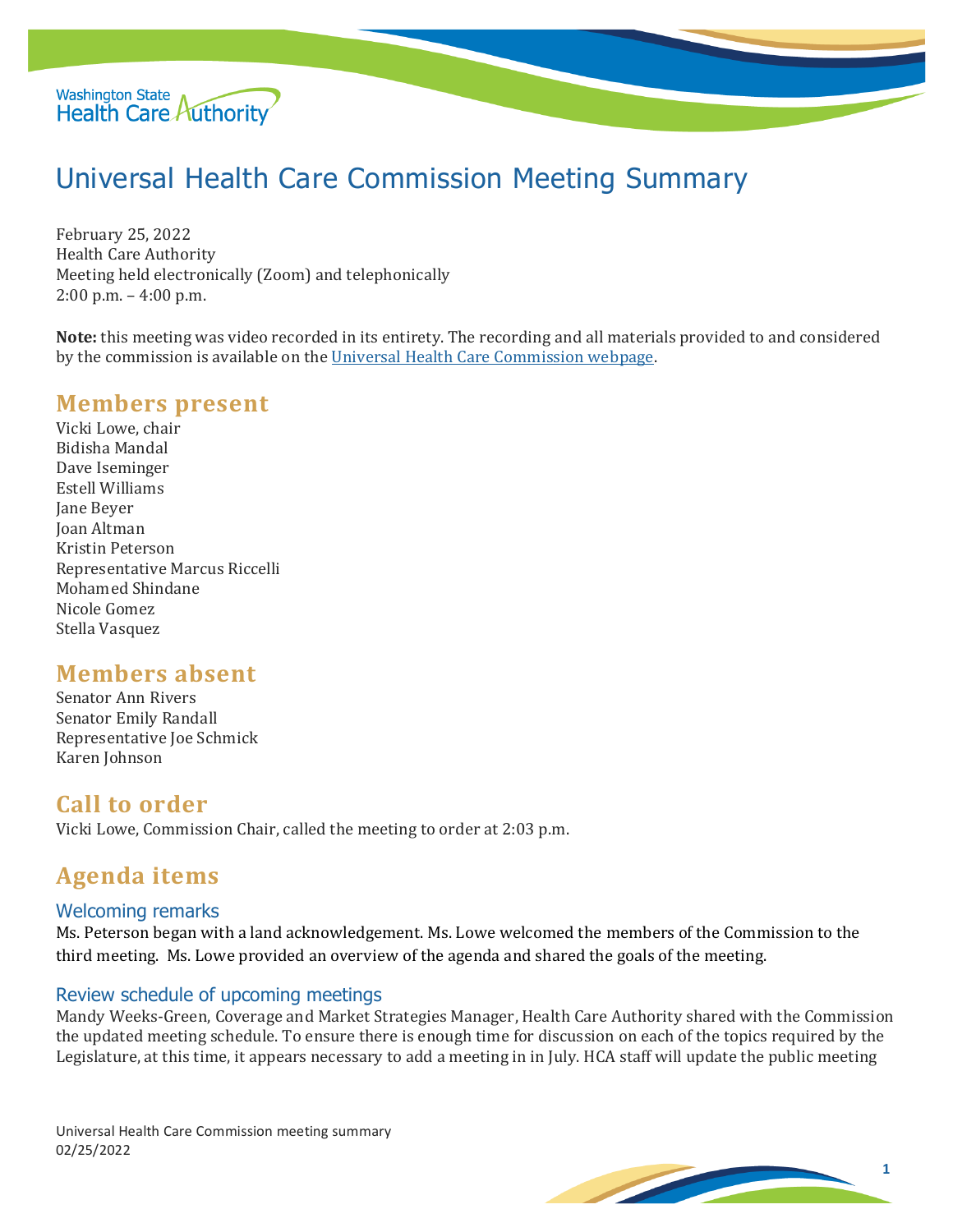notice with the Code Reviser to add a meeting in July and will send out meeting invitations to Members once the date and time for the meeting is selected.

#### Public comment

Ms. Lowe called for verbal and written (via the Zoom chat) comments from the public.

Mike Benefiel asked how to justify moving cautiously otherwise delaying the implementation of universal health care in this time of crisis. He urged that the Commission reconsider and acknowledge the work done in SB 5204, which includes a transition plan and that does not require federal waivers. (Verbal)

Roxanne Thayer shared that her daughter was unable to receive treatment for her health condition because her providers no longer accepted her insurance. She urged the Commission to immediately implement the Universal Health Care Work Group's Model A option for a universal health care system. (Verbal)

Jeff Silverman asked that the proper E-mail address to which public comments should be sent be noted. (Written)

Michael Mulroy spoke in support of a modified version of Model A. He urged the Commission to review the WSIPP report from the January meeting for roles of private health insurers and employer-provided premiums that work well in other social democracies for a modified and more feasible version of Model A. (Verbal)

Deana Knutsen stressed the importance of having a universal health care system that eliminates the current tiered system and works toward a system that provides equitable, affordable care for *all* Washingtonians. She offered her assistance in moving this work forward. (Verbal)

Consuelo Echeverria spoke to the urgency of the Commission to create advisory committees. She also shared that in her time living in Turkey, the annual cost of medications for her and her mother was affordable. Moving to the US, the cost of her and her mother's medications rose by 450%. (Verbal)

Roger Collier shared three points from his critique of the final report by the Universal Healthcare Workgroup. He suggests that the Commission not let perfect be the enemy of the good in choosing a model to implement. He urged that the Commission to review his critique for steps and recommendations for a phased approach to achieving universal healthcare. (Verbal)

Roxanne Thayer shared, "The Case for Universal Health Care" US News & World Report [https://health.usnews.com/health-care/for-better/articles/the-case-for-universal-health-care.](https://health.usnews.com/health-care/for-better/articles/the-case-for-universal-health-care) (Written)

Jim Howe stressed the importance of Labor Unions having a voice in the Commission's advisory committees. There has been significant support among unions for universal healthcare and Medicare for all and great efforts to work towards labor unity on healthcare policy. (Verbal)

Roxanne Thayer shared, "On average, residents of Germany, France, UK, Australia, and the Netherlands reported shorter wait times relative to the U.S." [\(https://health.usnews.com/health-care/for](https://health.usnews.com/health-care/for-better/articles/the-case-for-universal-health-care)[better/articles/the-case-for-universal-health-care\)](https://health.usnews.com/health-care/for-better/articles/the-case-for-universal-health-care) (Written)

John Kim encouraged the Commission to always have equity (which is not the same as equality) in mind. There is a need for a differentiated approach to reach folks who have been historically underserved. With equity at the

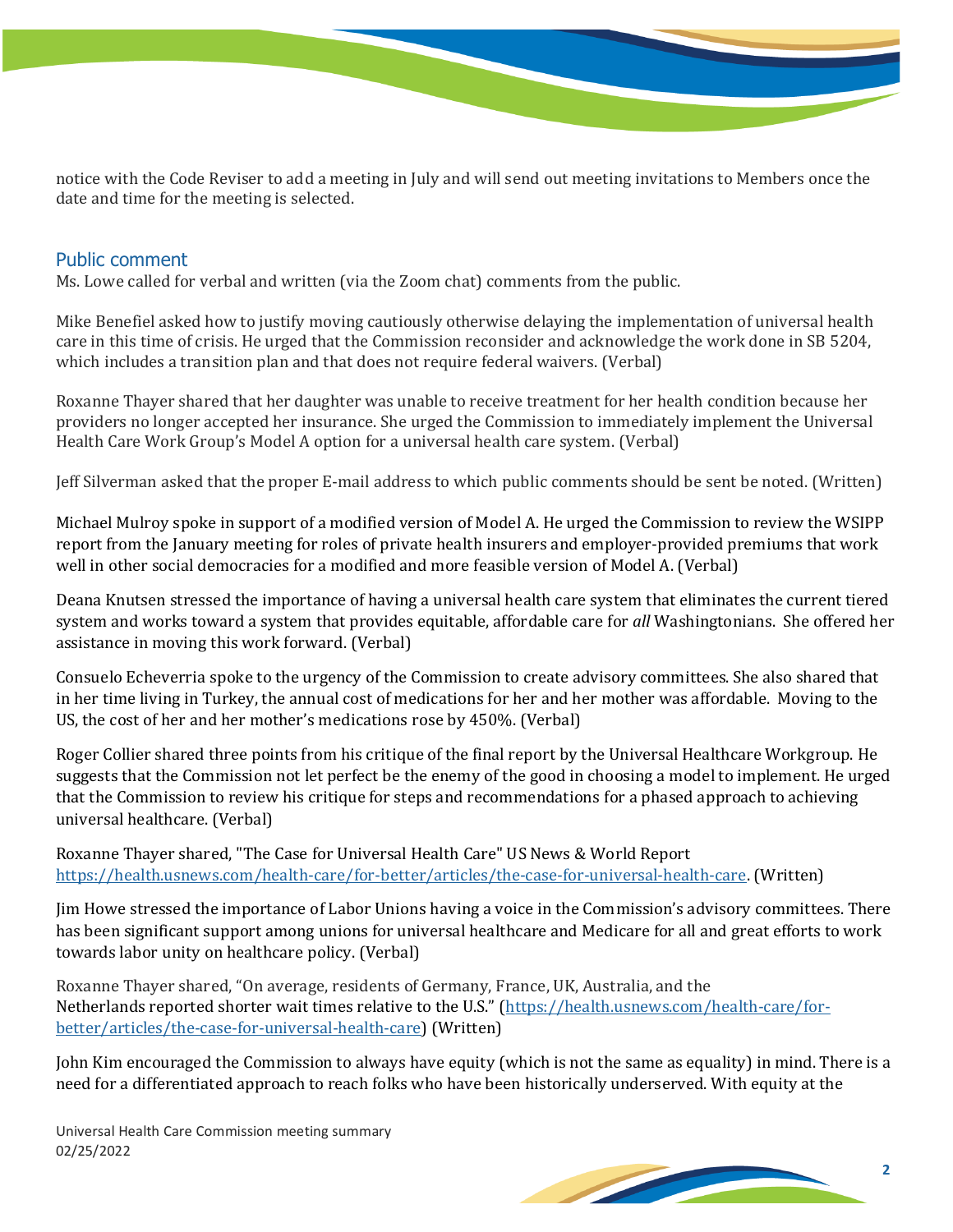forefront of all decisions, there is a greater chance that universal health care and universal access for all Washington residents will be the result. (Verbal)

Rosie Anderson shared her experience having no access to affordable health insurance as a temporary worker. She made the decision to forgo health insurance because of cost at an age where she had increased health risks. She also shared her appreciation for the Commission's work. (Verbal)

Mandy Weeks Green, Coverage and Market Strategy Manager, HCA, shared the link to the Commission's webpage to provide more information about the Commission, including contact information: [https://www.hca.wa.gov/about](https://www.hca.wa.gov/about-hca/universal-health-care-commission)[hca/universal-health-care-commission](https://www.hca.wa.gov/about-hca/universal-health-care-commission) (Written)

Roxanne Thayer shared information to address the inaccuracies oi slide #25 of Re: the PowerPoint slide #25 presented, at your meeting, on Jan. 4th:"I sold Americans a lie about Canadian medicine. Now we're paying the price." -Wendell Potter, Health Insurance CEO and Whistleblower. [\(https://www.washingtonpost.com/outlook/2020/08/06/health-insurance-canada-lie/\)](https://www.washingtonpost.com/outlook/2020/08/06/health-insurance-canada-lie/) (Written)

#### Meeting summary review from prior meeting

The Commission Members present voted by consensus to adopt the Meeting Summary from the January 2022 meeting.

#### Presentation: Health Coverage Changes in Washington State since the COVID-19 Pandemic

Wei Yen, Director, Senior Forecast and Research Analyst, Office of Financial Management (OFM) shared the OFM microsimulation model of Washington's unemployment claims during the COVID-19 pandemic and associated health coverage changes.

OFM developed a microsimulation model to quantify the impact of the COVID-19 pandemic on health coverage. The project simulated; 1) job loss by occupation by county, 2) changes in employment-based insurance (EBI), 3) family members' coverage changes related to the worker's EBI change, and 4) Medicaid and Exchange enrollment changes. The project product included a weekly report from April to August 2020, as well as a monthly report from September 2020 and internal monitoring thereafter.

Just before the pandemic, the total uninsured rate in Washington State was 6.2%. The total uninsured rate rapidly increased during the pandemic shut down and reached 11.8% by the end of May 2020. The uninsured rate has gradually declined since October 2020, where the current rate is lower than the pre-pandemic rate at 4.7%. Adults 18-64 accounted for most of the changes in the uninsured rates.

Uninsured rates across all occupations were affected in the first few months of the pandemic, though food services, personal care and service, and management had the highest rates of insurance at close to 40%.

All counties had higher uninsured rates at the height of unemployment in 2020, with King and Grays Harbor having the largest changes proportionately. All counties currently have rates lower than their pre-pandemic rates with San Juan, Lincoln, and Garfield's rates more than 50% lower. Franklin has the highest uninsured rate. During the 2020 shutdown, the decrease in employment-based coverage was the sole driver in the increase of the uninsured. Currently, the temporary suspension of Medicaid eligibility redetermination under the Public Health

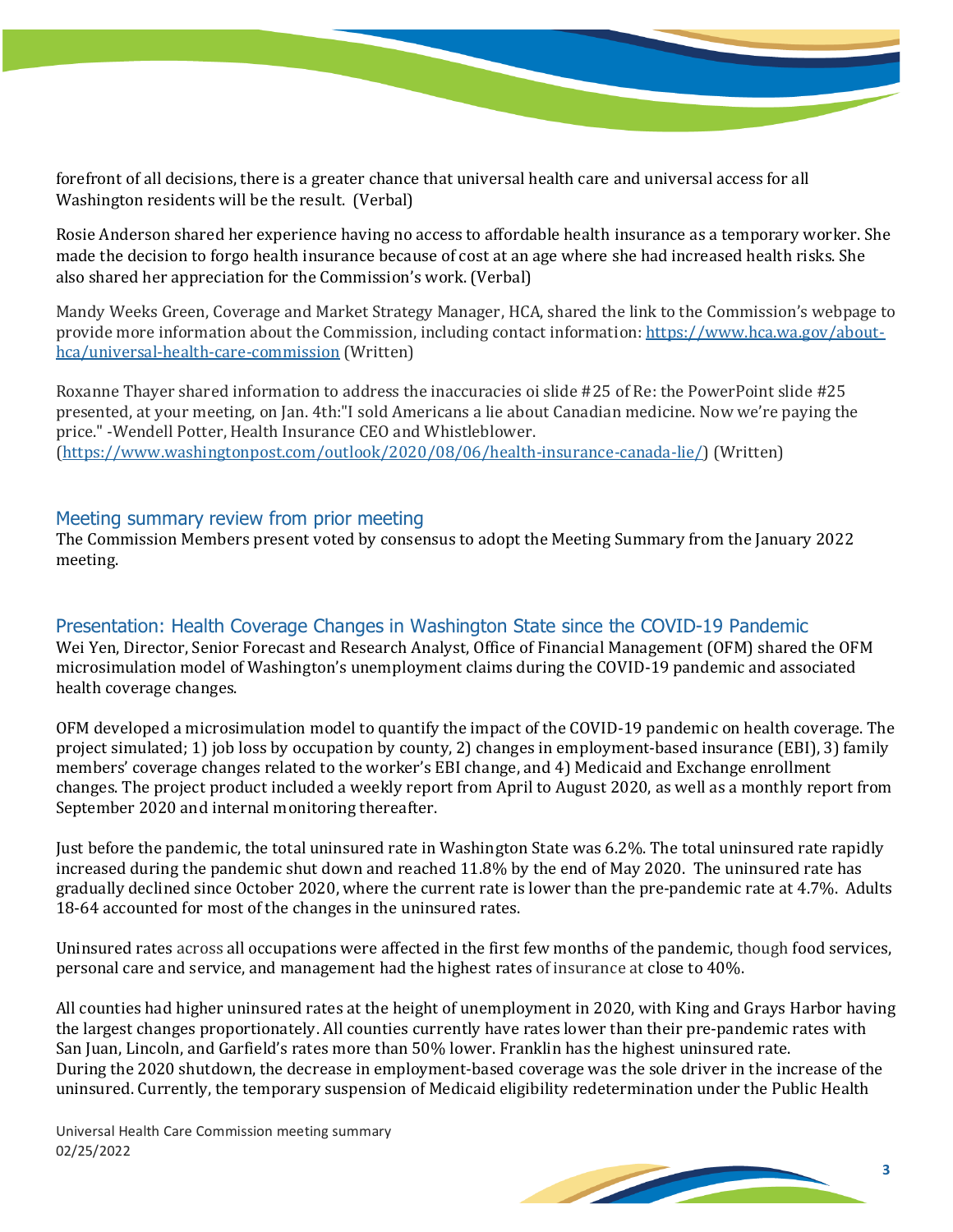

Emergency is the main driver of the uninsured rate being lower than the rate before the pandemic. An end to the PHE could potentially increase the state's uninsured rate to the pre-pandemic level.

#### Public Comment on draft charter

Ms. Lowe called for verbal and written (via the Zoom chat) comments from the public regarding the Commission's draft charter.

David Loud remarked that he was happy to see that equity language was incorporated into the value statement in the charter. (Verbal)

Jeff Silverman asked that Dr. Yen's address be reposted. (Written)

Kathryn Lewandowsky stated that she was curious as to the risk people are in financially during movements between employed, unemployed and losses of health insurance. (Written)

Consuelo Echeverria asked that the public comment sign up could be made clearer. (Written)

Jeff Silverman agreed that Ms. Lewandowsky's question regarding folks' financial risk of losing employment and employment-based coverage was a good one. (Written)

Kathryn Lewandowsky remarked that the question of the cost to provide coverage to everyone was calculated with the work of the Universal Healthcare workgroup. (Written)

#### Vote on draft charter

The Commission Members present voted by consensus to adopt the draft charter.

#### Presentation: Washington's Health Care Cost Transparency Board

AnnaLisa Gellermann, Board Manager, Health Care Authority shared an overview of HCA's Health Care Cost Transparency Board.

A cost growth benchmark is a per annum rate-of-growth benchmark for health care costs for a given state. The goal of pursuing a cost growth benchmark is to increase affordability for Washingtonians through lowering the growth of health care costs to a sustainable rate. The Board's goal is to lower costs without sacrificing quality, access, and spending on health-related social needs.

The Board is made up of 14 members, mostly purchasers. Two advisory committees support the Board: Health Care Providers and Carriers, and an advisory committee on Data issues.

The Board is focused on the problem of high cost. In 2017, the US spent 17.9% of gross domestic product (GDP) on health care services. Switzerland, the country with the second highest share, spent only 12%. Nationally in 2019, total health spending was \$1.4 trillion. Government represents roughly 45% of spending. Additionally, health services spending outpaces wage growth. Also in 2017, roughly 7% of insured adults and 28% of uninsured adults said they delayed or did not receive medical care due to cost.